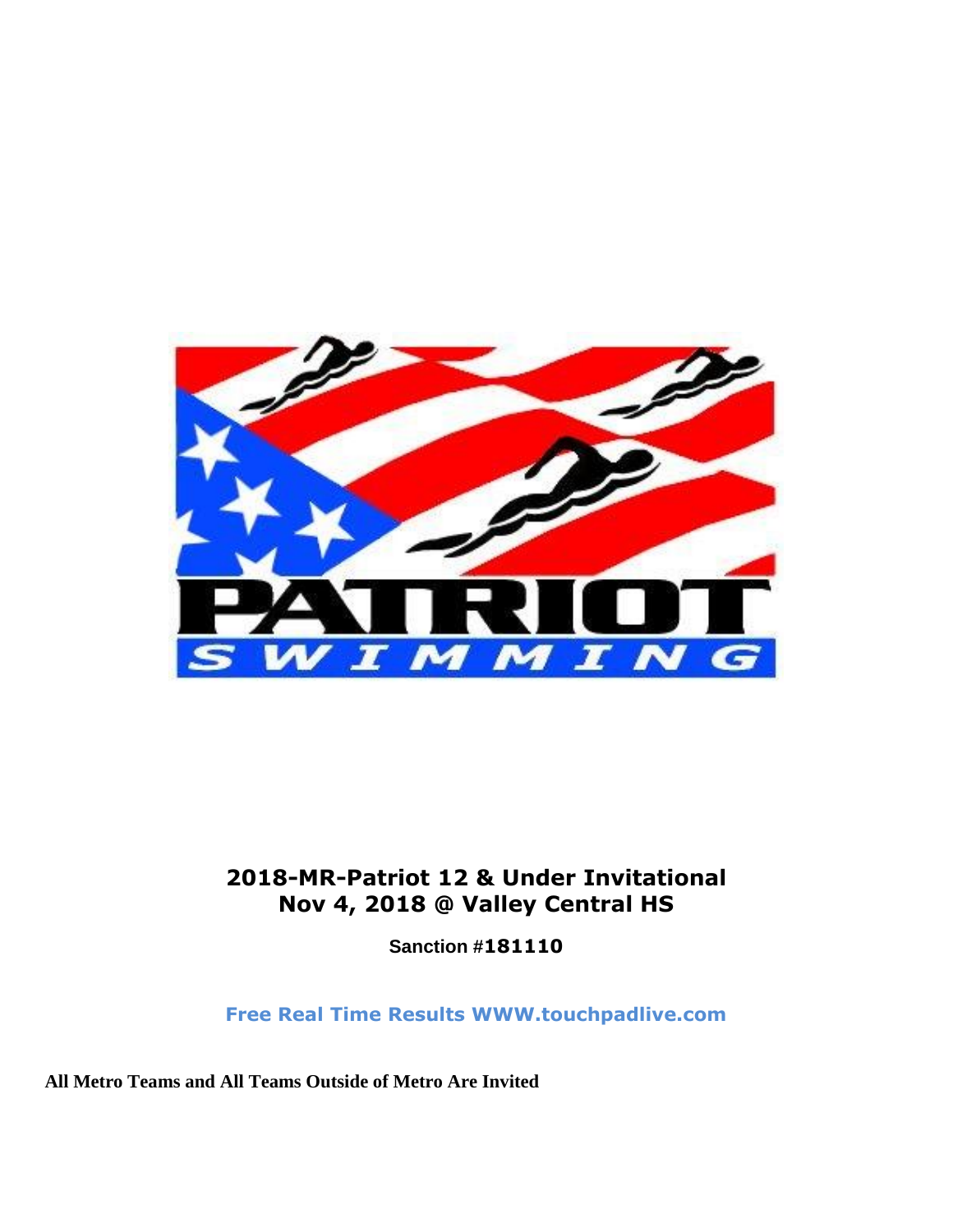## **2018-MR-Patriot 12 & Under Invitational**

## **Nov 4, 2018**

| <b>SANCTION:</b>                      | Held under the sanction of USA Swimming/Metropolitan Swimming, Inc., #181110                                                                                                                                                                                                                                                                                                                                                                                                                                       |  |  |
|---------------------------------------|--------------------------------------------------------------------------------------------------------------------------------------------------------------------------------------------------------------------------------------------------------------------------------------------------------------------------------------------------------------------------------------------------------------------------------------------------------------------------------------------------------------------|--|--|
| <b>LOCATION:</b>                      | Valley Central High School Aquatic Center<br>1175 NY-17K,<br>Montgomery, NY 12549                                                                                                                                                                                                                                                                                                                                                                                                                                  |  |  |
| <b>FACILITY:</b>                      | 8 Lane 25 Yard Pool utilizing Colorado Timing System and Scoreboard<br>The pool Has Not been certified in accordance with Article 104.2.2C (4) The competitive course is 4-13<br>feet deep. NO SMOKING ALLOWED IN THE BUILDING. Teams are expected to police and<br>maintain their areas on the pool deck. Athletes, parents and children are restricted to the pool area and<br>spectators stands and are not authorized to be in any other part of the building. Offenders will be ejected<br>from the facility. |  |  |
| <b>SESSIONS:</b>                      | Sat 8am Warm up 9am Start                                                                                                                                                                                                                                                                                                                                                                                                                                                                                          |  |  |
| <b>FORMAT:</b>                        | <b>Timed Finals</b><br><b>Deck Seeding</b>                                                                                                                                                                                                                                                                                                                                                                                                                                                                         |  |  |
| <b>ELIGIBILITY:</b>                   | Open to all USA Swimming/Metropolitan Swimming Inc. registered swimmers.<br>All swimmers participating in this meet must be registered by the first day of the meet.<br>Age on Nov 4, 2018 will determine age for the entire meet.                                                                                                                                                                                                                                                                                 |  |  |
| <b>DISABILITY</b><br><b>SWIMMERS:</b> | Swimmers with disabilities are encouraged to attend. Contact the meet director if you need special<br>consideration. The athlete (or the athlete's coach) is also responsible for notifying the meet referee of<br>any disability prior to the competition.                                                                                                                                                                                                                                                        |  |  |
| <b>ENTRIES:</b>                       | Swimmers may enter 4 Individual events and 1 Relay per session,<br>Entries are accepted on a first come, first served basis. Entries received after the entry deadline<br>will only be accepted if the meet is not full. Deck Entries are NOT permitted. All Entries must be<br>sent as a Hy-Tek or Team Unify file. Manual Entries will NOT be accepted. Mail payment along<br>with Meet Entry Fee Report                                                                                                         |  |  |
|                                       |                                                                                                                                                                                                                                                                                                                                                                                                                                                                                                                    |  |  |
|                                       | U.S. Mail Entries/Payment to: Patriot Aquatics, PO Box 484, Jefferson Valley, NY 10535<br>Email Entries/Confirm Entry Receipt: patriotentries@gmail.com<br><b>Signature Waiver Required for Express Mailed Entries</b>                                                                                                                                                                                                                                                                                             |  |  |
| <b>DEADLINE:</b>                      | 1: Entries will be accepted on a first come/first served basis.<br>2: The final entry deadline for this meet is Oct 29, 2018                                                                                                                                                                                                                                                                                                                                                                                       |  |  |
|                                       | An email confirming receipt of entries if you provide an email contact. Please contact Meet Director if you<br>do not receive such a report within 2 days of your original email.                                                                                                                                                                                                                                                                                                                                  |  |  |
| <b>ENTRY FEE:</b>                     | An entry fee of \$5.00 per individual event, \$12.00 for relays must accompany the entries.<br>Make check payable to: Patriot Aquatics.<br>Payment must be received by Oct 29, 2018 for email entries. Payment must be included with all mail<br>entries. Failure to pay entry fees by this deadline could result in teams being barred from the meet.                                                                                                                                                             |  |  |
| <b>WARM-UP:</b>                       | General Warm up in effect. Sprint lanes will be available 20 minutes prior to the end of each<br>warm up. Lanes 1 & 6 will remain General warm up during sprints.                                                                                                                                                                                                                                                                                                                                                  |  |  |

**SCRATCHES:** Coaches will be given scratch sheets upon check-in for each session. All scratches are due no later than 30 minutes prior to the start of the session. Coaches are asked to indicate clearly individual events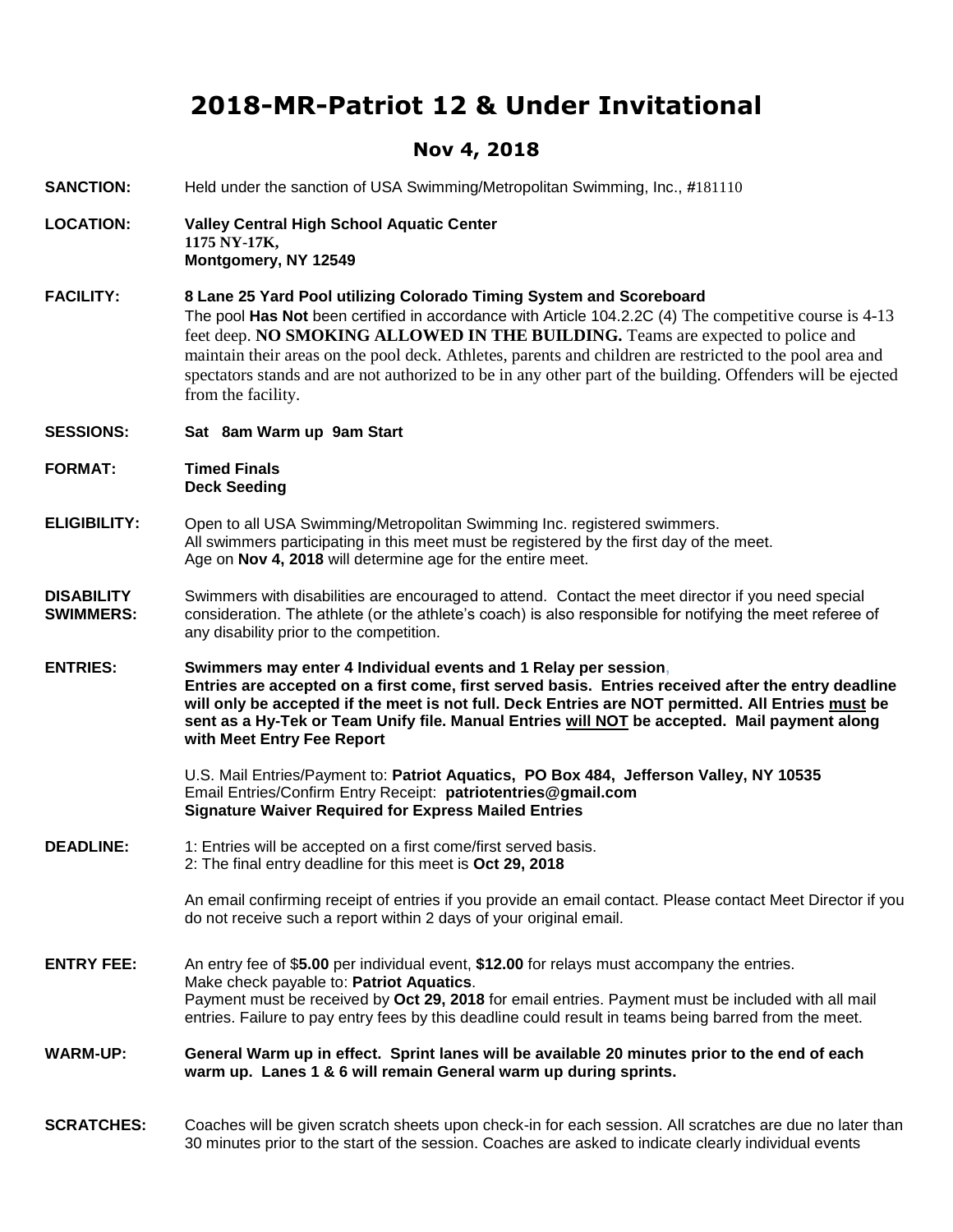scratches and which swimmers will not be participating in the session.

**COACHES:** In accordance with Metropolitan Swimming Inc. Policy, only those coaches who display current, valid USA Swimming credentials will be permitted to act in a coaching capacity at this meet. Coaches who do not possess these credentials will be required to leave the deck area.

**AWARDS: Medals 1-3, Ribbons 4-6** 

**OFFICIALS: Meet Referee**: **Felicity Marinello (E-mail: flickdance@msn.com)**  Officials wishing to volunteer should contact Meet Referee by **Oct 29th** 

**MEET Robert Vializ, patriotentries@gmail.com 914 497 4716**

**DIRECTOR:**

**ADMIN OFF:** Richard Gash

- **RULES:** The current USA Swimming Rules and Regulations will apply. **The USA Swimming Code of Conduct is in effect for the duration of the meet.** The overhead start procedure may be used at the discretion of the meet Referee.
- **SAFETY:** Metropolitan Safety and Warm-up procedures will be in effect. Marshals will be present throughout warm-ups and competition, and have the authority to remove, with the concurrence of the meet Referee, any swimmer, coach, club, or spectator for failure to follow the safety rules.

Any swimmer entered in the meet must be certified by a USA Swimming member coach as being proficient in performing a racing start or must start each race from within the water. When unaccompanied by a member-coach, it is the responsibility of the swimmer or the swimmer's legal guardian to ensure compliance with this requirement

Deck Changes are NOT permitted.

Operation of a drone, or any other flying apparatus, is prohibited over the venue (pools, athlete/coach areas, spectator areas and open ceiling locker rooms) any time athletes, coaches, officials and/or spectators are present

**DISCLAIMER:** Upon acceptance of his/her entries, the participant waives all liabilities and claims for damages against **The Valley Central School District, Patriot Swim Team**, Metropolitan Swimming Inc., USA Swimming Inc., their agents or representatives for injuries to anyone during the conduct of the meet..

**AUDIO/VISUAL STATEMENT Use of Audio or visual recording devices, including a cell phone, is not permitted in changing areas, rest rooms, locker rooms or behind the starting block's**

**Photographic Policy** Any photographer or videographer, who intends to take pictures at a Metropolitan Swimming Sanctioned meet, must complete and submit a Photographer Registration Form to the Meet Director before commencing Activity. Forms are available on the Metropolitan Swimming website as Well as from the Meet Director.

- **\$5 Admission Fee, \$3 for Programs**
- **ADMISSION:**
- **MERCHANTS: Food and Beverage Concessions provided by Patriot Swim Team.**

**PARKING: There is ample free parking** 

**DIRECTIONS: From Interstate 84**:

**Take Exit 5 on I84 and head north on route 208. Make a left onto Route 17K West and continue for about a mile. The School will be on your left.**